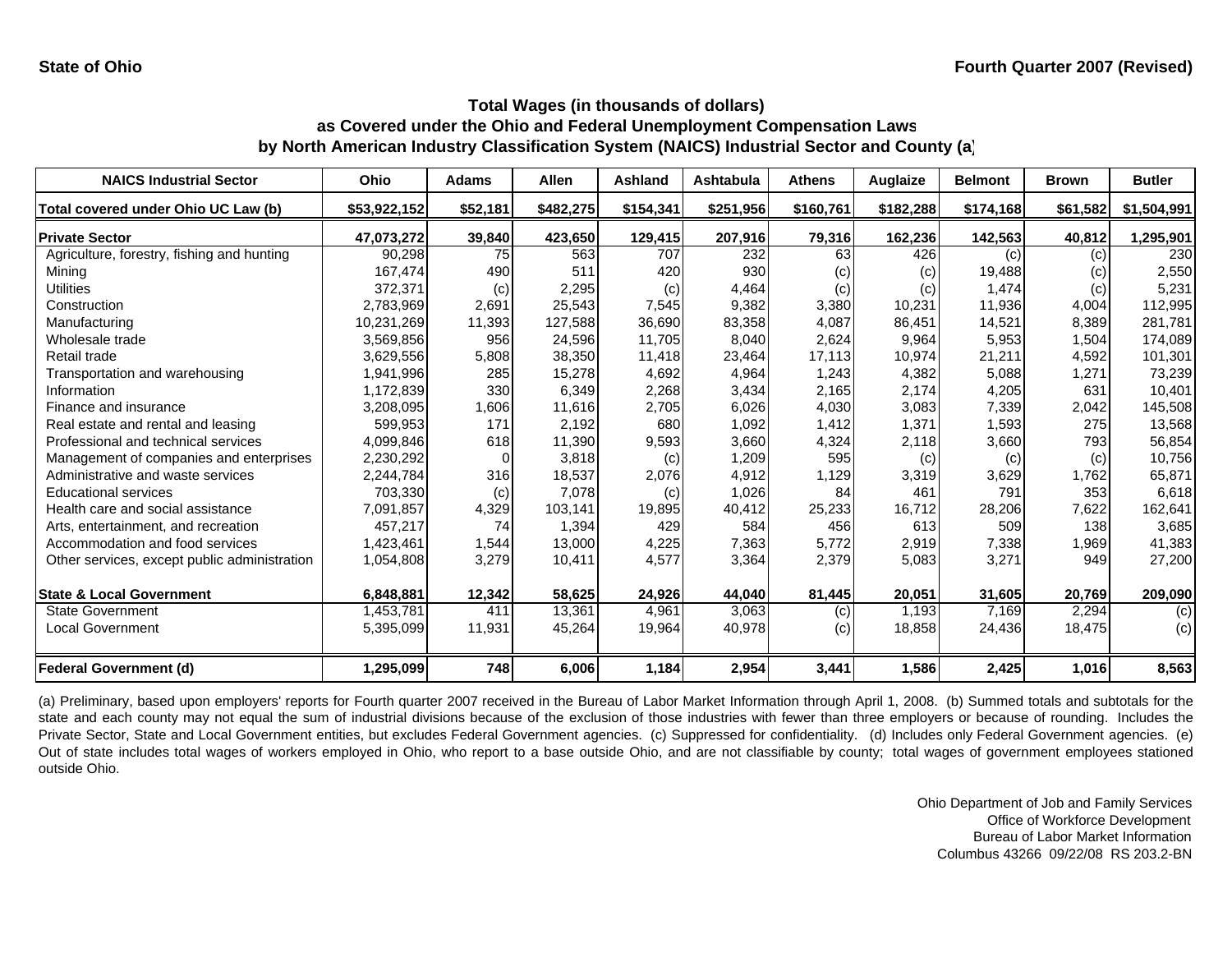| <b>NAICS Industrial Sector</b>               | Carroll           | Champaign | <b>Clark</b> | <b>Clermont</b> | <b>Clinton</b> | Columbiana | <b>Coshocton</b> | <b>Crawford</b> | Cuyahoga    | <b>Darke</b> |
|----------------------------------------------|-------------------|-----------|--------------|-----------------|----------------|------------|------------------|-----------------|-------------|--------------|
| Total covered under Ohio UC Law (b)          | \$44,222          | \$92,139  | \$409,202    | \$548,928       | \$265,530      | \$244,905  | \$99,220         | \$114,033       | \$8,570,191 | \$146,384    |
| <b>Private Sector</b>                        | 36,060            | 75,302    | 348,538      | 477,720         | 234,288        | 207,853    | 86,747           | 96,856          | 7.592.903   | 128,610      |
| Agriculture, forestry, fishing and hunting   | 225               | 850       | 4,231        | (c)             | 80             | 709        | 391              | 1,004           | 1,262       | 5,082        |
| Minina                                       | $\left( c\right)$ | (c)       | (c)          | (c)             | (c)            | 2,954      | 1,873            | (c)             | 4,484       | (c)          |
| <b>Utilities</b>                             | (c)               | (c)       | 2,070        | 9,594           | (c)            | 1,810      | 7,134            | (c)             | 30,815      | 763          |
| Construction                                 | 2,636             | 2,691     | 14.500       | 34.681          | 2,821          | 10,436     | 5,271            | 3,779           | 335.995     | 11,789       |
| Manufacturing                                | 12,914            | 41,538    | 80.602       | 93,899          | 49,095         | 67,857     | 34,050           | 42,993          | 1,194,162   | 44,686       |
| Wholesale trade                              | 1,398             | 2,751     | 20,358       | 41,373          | 10,186         | 12,135     | 1.781            | 5,241           | 669.447     | 7,516        |
| Retail trade                                 | 4,880             | 6,612     | 34,473       | 59,649          | 9,846          | 22,381     | 5,888            | 7,323           | 441.928     | 10,766       |
| Transportation and warehousing               | 2,991             | 1,217     | 19,304       | 15,471          | 123,041        | 9,732      | 2,058            | 1,720           | 248,138     | 9,981        |
| Information                                  | 356               | 818       | 2,904        | 22,110          | 2,545          | 1,468      | 818              | 651             | 227.667     | 832          |
| Finance and insurance                        | 546               | 2,400     | 21,284       | 56,409          | 6,126          | 8,599      | 2,206            | 6,210           | 807,237     | 5,746        |
| Real estate and rental and leasing           | 275               | 514       | 3,057        | 7,456           | 1,433          | 1,111      | 323              | 407             | 139,994     | 910          |
| Professional and technical services          | 556               | 1,806     | 11,888       | 29,905          | 2,140          | 5,443      | 1,530            | 3,876           | 853,691     | 4,853        |
| Management of companies and enterprises      | (c)               | (c)       | (c)          | 3,969           | 2,827          | 503        | 430              | (c)             | 372,338     | (c)          |
| Administrative and waste services            | 381               | 1,272     | 9,562        | 16,566          | 3,357          | 9,644      | 5,316            | 1,153           | 373,568     | 4,360        |
| <b>Educational services</b>                  | (c)               | (c)       | 7,558        | 2,494           | (c)            | 1,360      | 95               | (c)             | 171,129     | 206          |
| Health care and social assistance            | 4,334             | 5,673     | 72,083       | 49,209          | 10,863         | 38,232     | 13,935           | 16,083          | ,226,890    | 15,044       |
| Arts, entertainment, and recreation          | 180               | 276       | 1,617        | 3,121           | 339            | 680        | 402              | 252             | 132,271     | 569          |
| Accommodation and food services              | 1,248             | 3,540     | 14,053       | 19,418          | 4,066          | 6,889      | 1,703            | 2,841           | 196,190     | 2,707        |
| Other services, except public administration | 947               | 1,078     | 16,010       | 12,166          | 2,562          | 5,911      | 1,541            | 1,492           | 165,696     | 2,750        |
| <b>State &amp; Local Government</b>          | 8,163             | 16,837    | 60,665       | 71,208          | 31,242         | 37,052     | 12,473           | 17,177          | 977,288     | 17,774       |
| <b>State Government</b>                      | 307               | 637       | 2,337        | 4,844           | 1,803          | 3,166      | 456              | 1,401           | 62,888      | 429          |
| <b>Local Government</b>                      | 7,856             | 16,200    | 58,328       | 66,365          | 29,438         | 33,885     | 12,017           | 15,775          | 914,400     | 17,345       |
| <b>Federal Government (d)</b>                | 495               | 848       | 10,299       | 5,590           | 2,843          | 8,729      | 1,208            | 979             | 296,082     | 1,414        |

(a) Preliminary, based upon employers' reports for Fourth quarter 2007 received in the Bureau of Labor Market Information through April 1, 2008. (b) Summed totals and subtotals for the state and each county may not equal the sum of industrial divisions because of the exclusion of those industries with fewer than three employers or because of rounding. Includes the Private Sector, State and Local Government entities, but excludes Federal Government agencies. (c) Suppressed for confidentiality. (d) Includes only Federal Government agencies. (e) Out of state includes total wages of workers employed in Ohio, who report to <sup>a</sup> base outside Ohio, and are not classifiable by county; total wages of government employees stationed outside Ohio.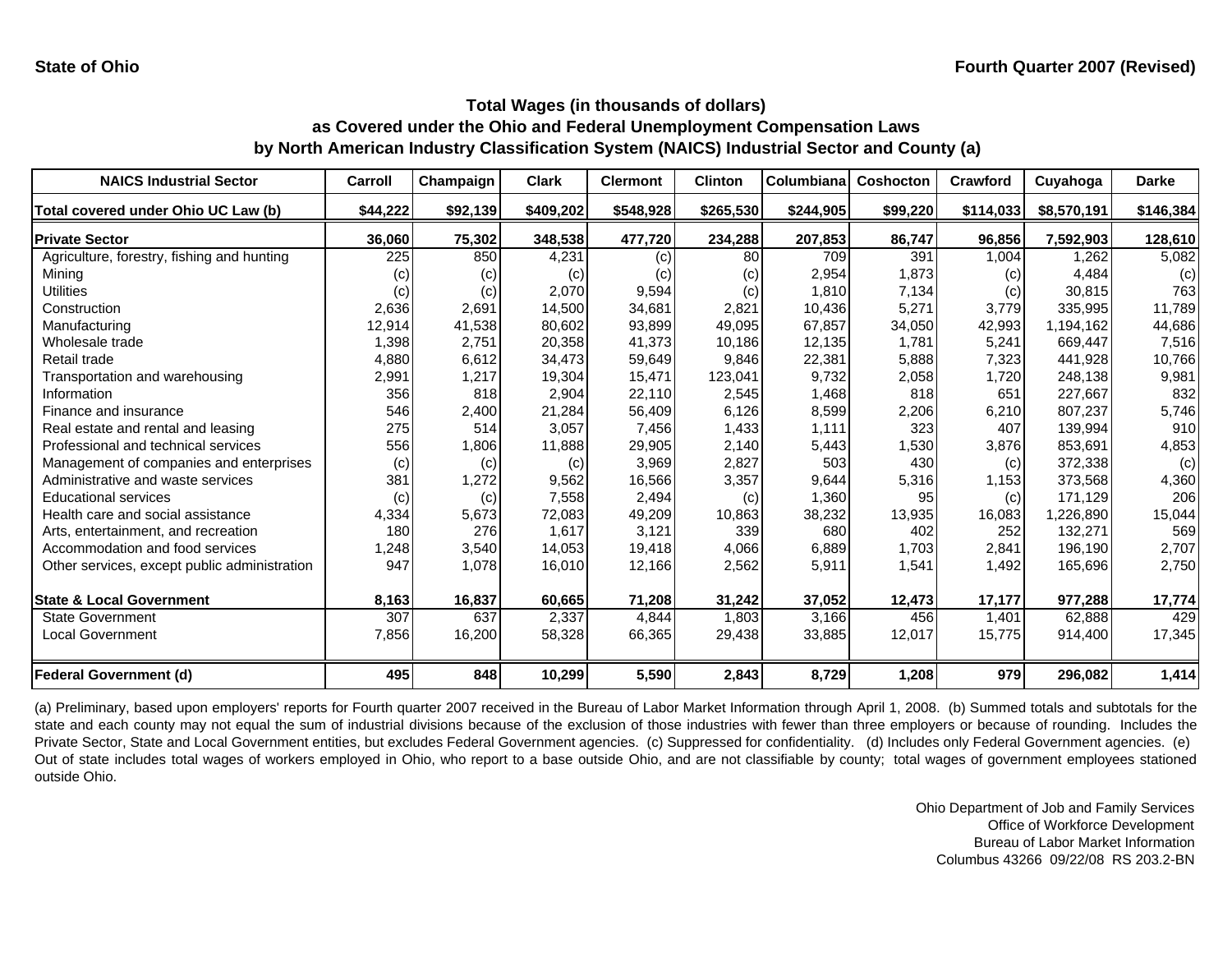| <b>NAICS Industrial Sector</b>               | <b>Defiance</b> | <b>Delaware</b> | Erie      | <b>Fairfield</b> | <b>Fayette</b> | <b>Franklin</b> | <b>Fulton</b> | Gallia    | Geauga    | <b>Greene</b> |
|----------------------------------------------|-----------------|-----------------|-----------|------------------|----------------|-----------------|---------------|-----------|-----------|---------------|
| Total covered under Ohio UC Law (b)          | \$163,072       | \$770,298       | \$314,690 | \$319,814        | \$88,256       | \$7,473,306     | \$171,854     | \$109,364 | \$327,691 | \$531,061     |
| <b>Private Sector</b>                        | 145,098         | 689,347         | 263,194   | 244,356          | 74,147         | 6,395,435       | 150,006       | 92,739    | 290,922   | 432,715       |
| Agriculture, forestry, fishing and hunting   | 269             | 1,764           | 1,177     | 305              | 142            | 2,883           | ,234          | 234       | 1,907     | 231           |
| Mining                                       |                 | 1,252           | (c)       | 241              | (c)            | 4,063           |               | (c)       | (c)       | (c)           |
| Utilities                                    | 443             | 1,919           | (c)       | 2,946            | (c)            | 47,166          | (c)           | 13,430    | (c)       | (c)           |
| Construction                                 | 4,944           | 35,894          | 10,974    | 21,157           | 2,890          | 341,825         | 11,189        | 5,482     | 28,053    | 21,771        |
| Manufacturing                                | 74,928          | 79,956          | 84,190    | 56,755           | 26,605         | 550,792         | 81,626        | 5,992     | 102,679   | 48,154        |
| Wholesale trade                              | 5,344           | 42,722          | 19,756    | 11,231           | 6,285          | 438,010         | 8,907         | 1,691     | 26,935    | 18,740        |
| Retail trade                                 | 14,409          | 56,708          | 26,722    | 34,022           | 12,168         | 506,642         | 8,834         | 8,010     | 26,515    | 53,964        |
| Transportation and warehousing               | 3,509           | 28,050          | 7,577     | 4,519            | (c)            | 466,171         | 2,541         | 3,028     | 5,683     | 6,729         |
| Information                                  | 2,500           | 13,721          | 3,084     | 2,270            | 584            | 248,061         | 1,003         | 799       | 1,496     | 16,321        |
| Finance and insurance                        | 6,678           | 66,174          | 6,877     | 7,300            | 3,782          | 693,583         | 4,577         | 4,997     | 7,762     | 23,707        |
| Real estate and rental and leasing           | 517             | 8,287           | 1,936     | 3,321            | 596            | 118,684         | 763           | 376       | 2,989     | 3,450         |
| Professional and technical services          | 2,972           | 213,624         | 9,279     | 10,937           | 978            | 776,170         | 2,345         | 819       | 14,787    | 121,690       |
| Management of companies and enterprises      | 1,122           | 17,548          | 636       | 5,382            |                | 375,185         | (c)           | O         | 3,649     | 3,783         |
| Administrative and waste services            | 2,609           | 18,769          | 6,953     | 19,953           | 1,531          | 417,272         | 3,511         | 1,720     | 14,210    | 18,829        |
| <b>Educational services</b>                  | 1,860           | 10,582          | (c)       | 1,869            | $\Omega$       | 95,582          | (c)           | (c)       | 3,753     | 14,537        |
| Health care and social assistance            | 16,323          | 45,306          | 47,020    | 37,834           | 6,133          | 848,996         | 16,247        | 37,492    | 31,878    | 47,546        |
| Arts, entertainment, and recreation          | 345             | 9,437           | 12,503    | 1,446            | 166            | 56,305          | 1,129         | 152       | 2,288     | 2,253         |
| Accommodation and food services              | 3,565           | 26,020          | 16,810    | 13,777           | 3,034          | 233,865         | 2,640         | 2,835     | 6,713     | 22,545        |
| Other services, except public administration | 2,759           | 11,616          | 3,955     | 9,092            | 1,056          | 174,180         | 1,996         | 2,390     | 8,422     | 6,875         |
| <b>State &amp; Local Government</b>          | 17,974          | 80,951          | 51,496    | 75,457           | 14,110         | 1,077,871       | 21,848        | 16,625    | 36,770    | 98,346        |
| <b>State Government</b>                      | 1,228           | 11,901          | 11,602    | 7,083            | 483            | 519,468         | 1,761         | (c)       | 2,087     | 35,614        |
| Local Government                             | 16,745          | 69,050          | 39,894    | 68,374           | 13,626         | 558,402         | 20,087        | (c)       | 34,683    | 62,733        |
| <b>Federal Government (d)</b>                | 1,380           | 3,431           | 3,217     | 3,418            | 692            | 201,727         | 1,233         | 979       | 1,563     | 230,417       |

(a) Preliminary, based upon employers' reports for Fourth quarter 2007 received in the Bureau of Labor Market Information through April 1, 2008. (b) Summed totals and subtotals for the state and each county may not equal the sum of industrial divisions because of the exclusion of those industries with fewer than three employers or because of rounding. Includes the Private Sector, State and Local Government entities, but excludes Federal Government agencies. (c) Suppressed for confidentiality. (d) Includes only Federal Government agencies. (e) Out of state includes total wages of workers employed in Ohio, who report to <sup>a</sup> base outside Ohio, and are not classifiable by county; total wages of government employees stationed outside Ohio.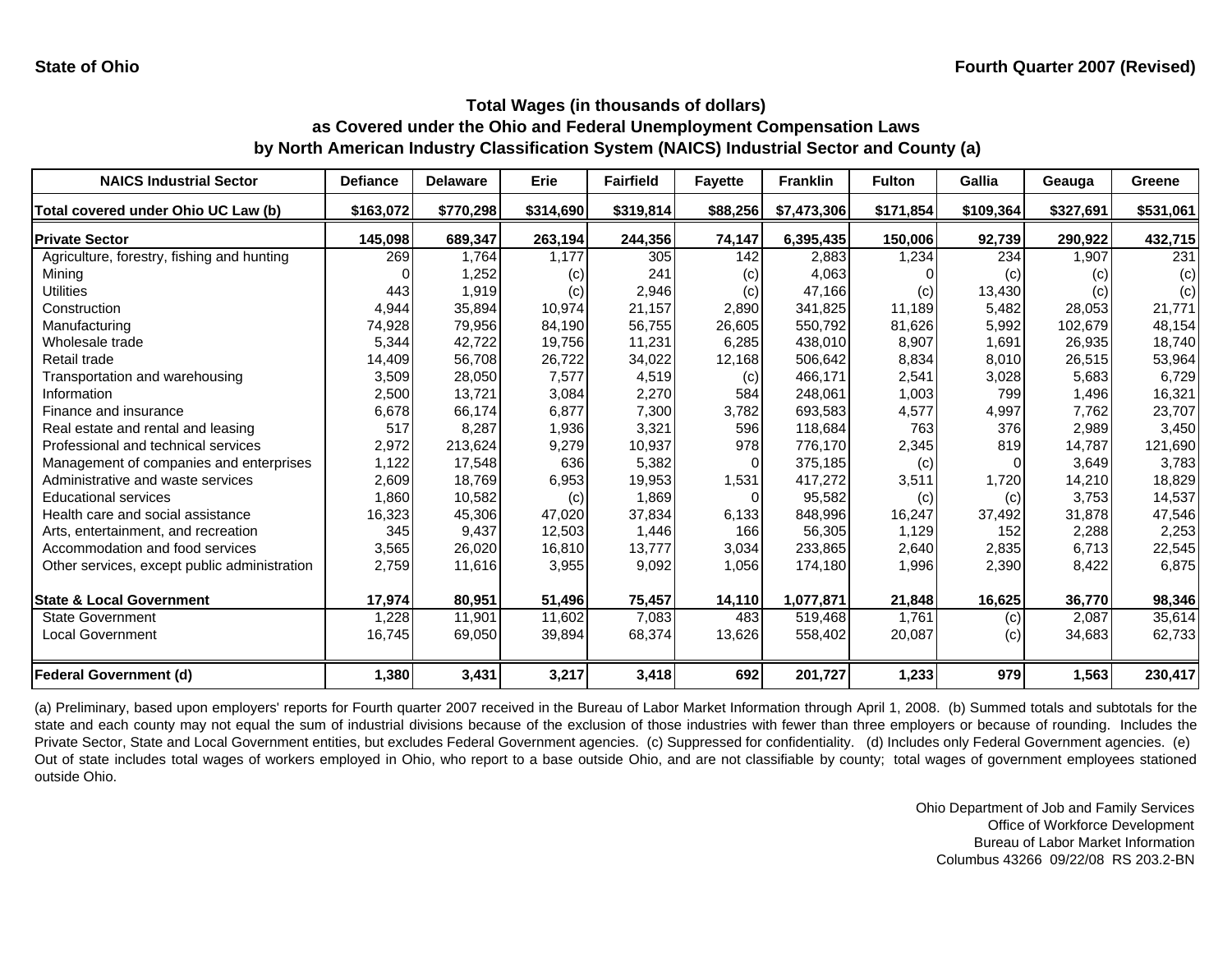| <b>NAICS Industrial Sector</b>               | <b>Guernsey</b> | <b>Hamilton</b> | <b>Hancock</b> | <b>Hardin</b> | <b>Harrison</b> | Henry     | <b>Highland</b> | <b>Hocking</b> | <b>Holmes</b> | <b>Huron</b> |
|----------------------------------------------|-----------------|-----------------|----------------|---------------|-----------------|-----------|-----------------|----------------|---------------|--------------|
| Total covered under Ohio UC Law (b)          | \$114,497       | \$6,379,119     | \$408,612      | \$65,943      | \$26,977        | \$104,305 | \$89,639        | \$48,756       | \$134,409     | \$197,265    |
| <b>Private Sector</b>                        | 94,936          | 5,863,521       | 377,005        | 55,200        | 22,116          | 87,180    | 67,219          | 32,490         | 120,349       | 175,148      |
| Agriculture, forestry, fishing and hunting   | (c)             | 1.029           | (c)            | 812           | 111             | 655       | 85              | 160            | 1.443         | 2,896        |
| Mining                                       | 2,060           | 2,513           | (c)            |               | 4,573           |           | 639             | 1,647          | 1,545         | (c)          |
| <b>Utilities</b>                             | 625             | 23,077          | 1,657          | 765           | (c)             | (c)       | 868             | (c)            | (c)           | (c)          |
| Construction                                 | 6.112           | 327,263         | 11,973         | 948           | 675             | 7,511     | 2,451           | 2,675          | 16,036        | 24,319       |
| Manufacturing                                | 32,688          | 894,088         | 133,629        | 23,351        | 7,804           | 44,251    | 24,126          | 9,389          | 53,233        | 72,772       |
| Wholesale trade                              | 3,364           | 464,748         | 13,504         | 3,337         | 1,223           | 2,860     | 1,755           | 925            | 4,925         | 8,295        |
| Retail trade                                 | 10,553          | 315,763         | 32,408         | 4,859         | 1,283           | 6,286     | 8,784           | 4,752          | 11,911        | 10,817       |
| Transportation and warehousing               | 2,398           | 129,850         | 21,887         | 850           | 841             | 7,866     | 2,627           | 909            | 4,867         | 9,630        |
| Information                                  | 959             | 145,251         | 4,121          | 562           | 163             | 1,282     | 2,998           | 360            | 723           | 2,248        |
| Finance and insurance                        | 2,497           | 393,469         | 8,599          | 1,676         | 486             | 2,834     | 6,037           | 1,799          | 3,373         | 4,648        |
| Real estate and rental and leasing           | 881             | 87,670          | 3,148          | 348           | (c)             | 391       | 372             | 329            | 174           | 747          |
| Professional and technical services          | 3,575           | 681,099         | 17,703         | 752           | 188             | 712       | 1,010           | 523            | 2,928         | 5,029        |
| Management of companies and enterprises      | (c)             | 695,105         | 9,739          | (c)           | (c)             | $\Omega$  | (c)             | (c)            | 403           | (c)          |
| Administrative and waste services            | 2,114           | 279,824         | 14,383         | 442           | 379             | 832       | 931             | 692            | 6,613         | 2,490        |
| <b>Educational services</b>                  | 189             | 82,764          | 8,647          | (c)           | (c)             | 195       | (c)             | 271            | (c)           | (c)          |
| Health care and social assistance            | 19,272          | 948,651         | 45,575         | 5,138         | 3,120           | 8,106     | 9,652           | 4,160          | 6,321         | 21,208       |
| Arts, entertainment, and recreation          | 197             | 112,595         | 912            | 174           | 135             | (c)       | 203             | 136            | 181           | 403          |
| Accommodation and food services              | 4,686           | 145,410         | 10,610         | 2,731         | 393             | 1,311     | 2,524           | 2,713          | 3,840         | 3,871        |
| Other services, except public administration | 1,604           | 133,352         | 6,477          | 1,003         | 259             | 1,765     | 1,117           | 1,011          | 1,203         | 3,338        |
| <b>State &amp; Local Government</b>          | 19,561          | 515,598         | 31,607         | 10,744        | 4,861           | 17,126    | 22,420          | 16,266         | 14,060        | 22,117       |
| <b>State Government</b>                      | 5,830           | (c)             | 2,343          | 335           | 308             | 435       | 1,205           | 4,036          | 433           | 803          |
| Local Government                             | 13,731          | (c)             | 29,263         | 10,409        | 4,553           | 16,690    | 21,215          | 12,229         | 13,628        | 21,314       |
| <b>Federal Government (d)</b>                | 1,345           | 159,769         | 2,467          | 893           | 696             | 1,508     | 1,371           | 539            | 804           | 1,600        |

(a) Preliminary, based upon employers' reports for Fourth quarter 2007 received in the Bureau of Labor Market Information through April 1, 2008. (b) Summed totals and subtotals for the state and each county may not equal the sum of industrial divisions because of the exclusion of those industries with fewer than three employers or because of rounding. Includes the Private Sector, State and Local Government entities, but excludes Federal Government agencies. (c) Suppressed for confidentiality. (d) Includes only Federal Government agencies. (e) Out of state includes total wages of workers employed in Ohio, who report to <sup>a</sup> base outside Ohio, and are not classifiable by county; total wages of government employees stationed outside Ohio.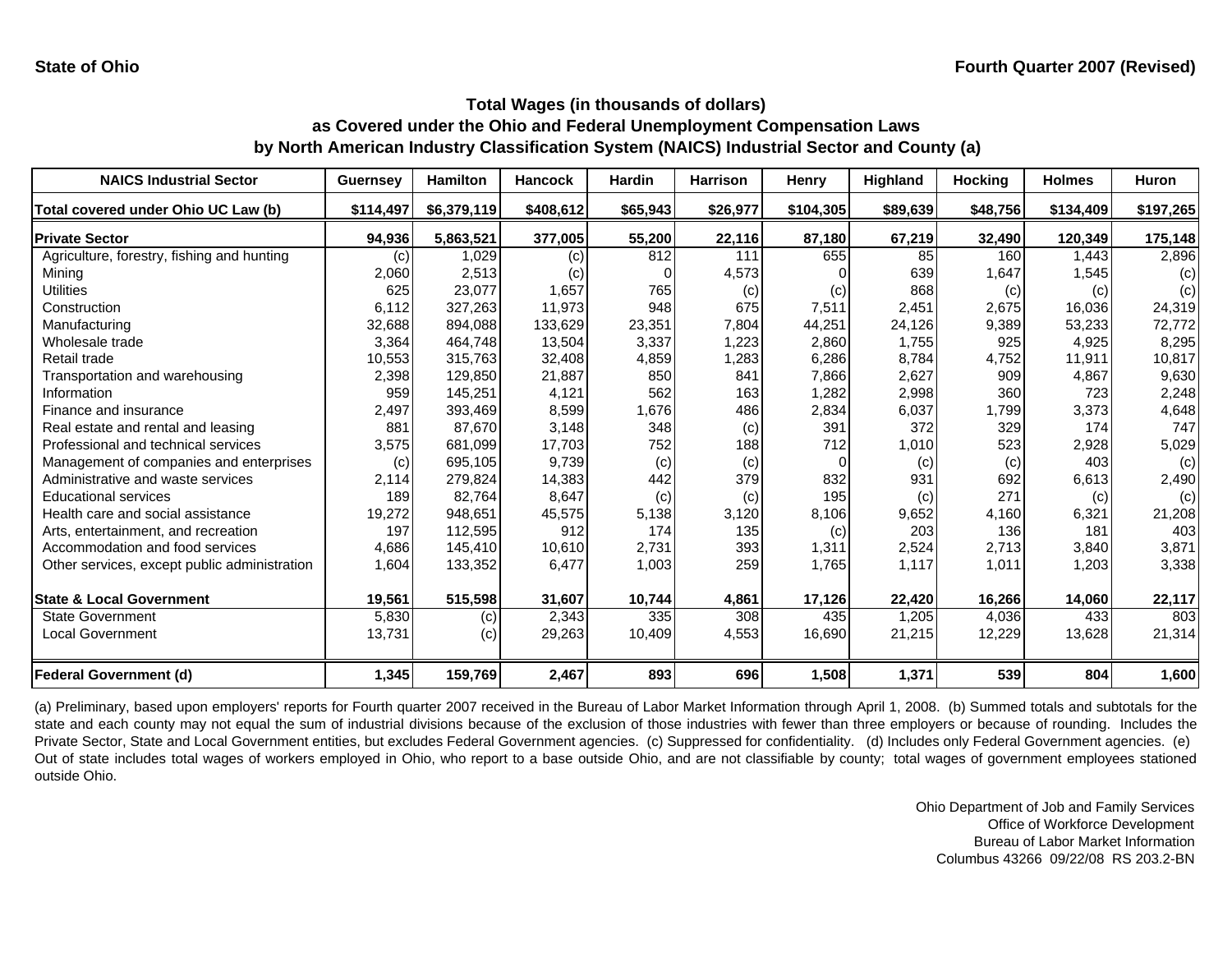| <b>NAICS Industrial Sector</b>               | <b>Jackson</b> | Jefferson | <b>Knox</b> | Lake      | Lawrence | Licking   | Logan     | Lorain    | Lucas       | <b>Madison</b> |
|----------------------------------------------|----------------|-----------|-------------|-----------|----------|-----------|-----------|-----------|-------------|----------------|
| Total covered under Ohio UC Law (b)          | \$88,867       | \$232,068 | \$173,781   | \$972,618 | \$91,300 | \$477,291 | \$216,513 | \$901,301 | \$2,174,319 | \$120,440      |
| <b>Private Sector</b>                        | 74,956         | 205,298   | 149,554     | 853,646   | 67,246   | 403,056   | 196,475   | 762,718   | 1,888,926   | 91,507         |
| Agriculture, forestry, fishing and hunting   | 478            | (c)       | 325         | 4,935     | (c)      | 1,957     | 514       | 5,381     | 2,271       | 784            |
| Mining                                       | 2,259          | 3,087     | 1,095       | 3,534     | (c)      | 1,342     | (c)       | 223       | 1,063       | (c)            |
| Utilities                                    | (c)            | 18,470    | 550         | 40,192    | 1,197    | 2,625     | 404       | 5,711     | 11,703      | (c)            |
| Construction                                 | 4,582          | 29,757    | 8,378       | 51,068    | 7,116    | 33,787    | 6,811     | 52,250    | 146,862     | 4,870          |
| Manufacturing                                | 30,589         | 47,269    | 66,275      | 295,876   | 7,480    | 100,611   | 113,023   | 270,134   | 342,239     | 34,128         |
| Wholesale trade                              | 1,796          | 6,808     | 4,023       | 67,479    | 1,687    | 19,270    | 4.678     | 37.637    | 112,833     | 4,647          |
| Retail trade                                 | 7,731          | 17,996    | 12,462      | 86,636    | 12,049   | 47,411    | 10.145    | 74,245    | 156,899     | 11,502         |
| Transportation and warehousing               | 1,094          | 3,387     | 1,431       | 9,447     | 9,024    | 20,520    | 14,334    | 18,996    | 83,277      | 9,433          |
| Information                                  | 643            | 5,122     | 3,336       | 7,428     | 1,122    | 5,132     | 895       | 10.845    | 37,517      | 522            |
| Finance and insurance                        | 7,786          | 3,699     | 3,285       | 23,742    | 2,726    | 25,300    | 2,998     | 21.012    | 93,437      | 1,390          |
| Real estate and rental and leasing           | 351            | 1,573     | 924         | 6,750     | 355      | 4,808     | 1,215     | 6,228     | 19,556      | 568            |
| Professional and technical services          | 793            | 4,684     | 2,607       | 50,109    | 2,156    | 19,595    | 5,450     | 37,172    | 145,931     | 7,380          |
| Management of companies and enterprises      | 1,125          | (c)       | 719         | 16,644    | 2,277    | 16,702    | (c)       | 9,995     | 90,988      | 228            |
| Administrative and waste services            | 2,464          | 12,726    | 2,759       | 35,348    | 2,467    | 13,179    | 10,770    | 30,431    | 98,833      | 3,655          |
| <b>Educational services</b>                  | (c)            | 4,475     | 12,819      | 10,125    | 161      | 11,237    | 107       | 20,811    | 26,328      | 294            |
| Health care and social assistance            | 8,973          | 35,154    | 21,349      | 91,106    | 12,264   | 53,000    | 17,423    | 117,602   | 399,976     | 8,430          |
| Arts, entertainment, and recreation          | 71             | 1,096     | 516         | 5,012     | 131      | 3,024     | 691       | 3,964     | 14,140      | 111            |
| Accommodation and food services              | 2,680          | 5,397     | 4,126       | 27,030    | 3,159    | 16,329    | 2,993     | 23,376    | 57,494      | 2,769          |
| Other services, except public administration | 1,073          | 3,300     | 2,575       | 21,185    | 1,833    | 7,228     | 3,253     | 16,703    | 47,578      | 728            |
| <b>State &amp; Local Government</b>          | 13,911         | 26,769    | 24,227      | 118,972   | 24,054   | 74,236    | 20,038    | 138,583   | 285,393     | 28,933         |
| <b>State Government</b>                      | 1,984          | 1,032     | (c)         | 1,461     | 2,260    | 10,210    | 706       | 12.774    | 85,343      | 13,418         |
| <b>Local Government</b>                      | 11,927         | 25,737    | (c)         | 117,512   | 21,794   | 64,025    | 19,332    | 125,809   | 200,050     | 15,515         |
| <b>Federal Government (d)</b>                | 900            | 2,996     | 1,396       | 6,978     | 1,635    | 7,574     | 1,987     | 29,578    | 30,298      | 1,087          |

(a) Preliminary, based upon employers' reports for Fourth quarter 2007 received in the Bureau of Labor Market Information through April 1, 2008. (b) Summed totals and subtotals for the state and each county may not equal the sum of industrial divisions because of the exclusion of those industries with fewer than three employers or because of rounding. Includes the Private Sector, State and Local Government entities, but excludes Federal Government agencies. (c) Suppressed for confidentiality. (d) Includes only Federal Government agencies. (e) Out of state includes total wages of workers employed in Ohio, who report to <sup>a</sup> base outside Ohio, and are not classifiable by county; total wages of government employees stationed outside Ohio.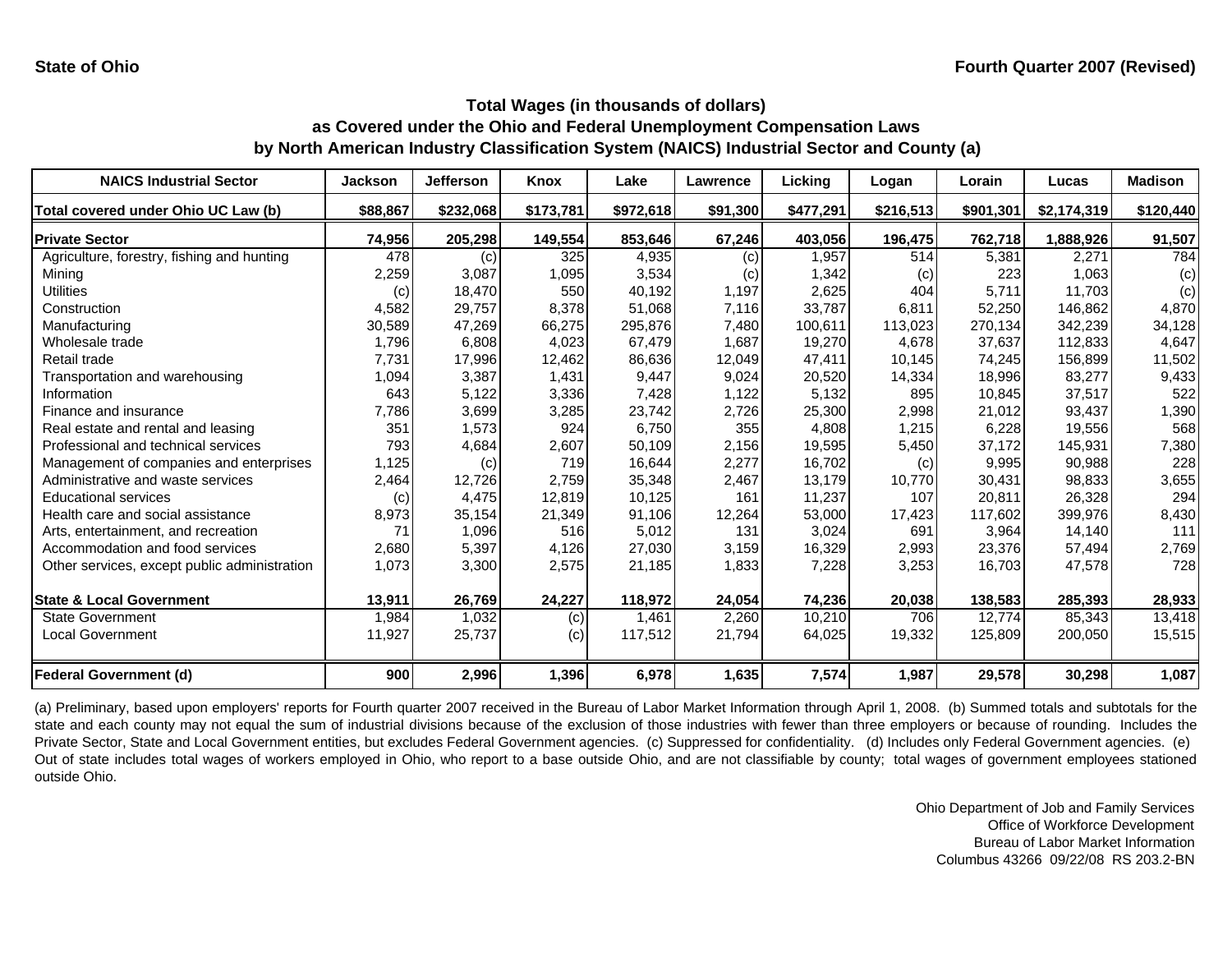| <b>NAICS Industrial Sector</b>               | <b>Mahoning</b> | <b>Marion</b> | <b>Medina</b> | <b>Meigs</b> | <b>Mercer</b> | Miami     | <b>Monroe</b> | Montgomery  | Morgan   | <b>Morrow</b> |
|----------------------------------------------|-----------------|---------------|---------------|--------------|---------------|-----------|---------------|-------------|----------|---------------|
| Total covered under Ohio UC Law (b)          | \$874,244       | \$242,666     | \$550,508     | \$22,606     | \$146,234     | \$374,929 | \$31,986      | \$2,753,990 | \$16,114 | \$42,890      |
| <b>Private Sector</b>                        | 745,212         | 186,635       | 482,955       | 15,134       | 124,694       | 328,223   | 26,923        | 2,444,757   | 11,018   | 29,861        |
| Agriculture, forestry, fishing and hunting   | 1,291           | 685           | 1.177         | 185          | 2,819         | 927       | 22            | 4,213       | (c)      | 77            |
| Mining                                       | 4,481           | (c)           | (c)           | 1,684        | (c)           | 967       | 388           | (c)         | 210      | 346           |
| Utilities                                    | 6,284           | (c)           | (c)           | (c)          | (c)           | (c)       | 355           | (c)         | (c)      | (c)           |
| Construction                                 | 65,912          | 9,020         | 40,140        | 2,530        | 10,071        | 21,371    | 1,398         | 118,999     | 1,151    | 2,789         |
| Manufacturing                                | 110,737         | 78,528        | 116,662       | (c)          | 52,434        | 123,454   | (c)           | 489,648     | 3,736    | 13,704        |
| Wholesale trade                              | 65,229          | 7,667         | 41,357        | 740          | 8,174         | 26,873    | 1,059         | 138,904     | 763      | 879           |
| Retail trade                                 | 80,147          | 15,508        | 51,503        | 3,108        | 12,944        | 27,498    | 1,415         | 153,594     | 1,041    | 3,776         |
| Transportation and warehousing               | 35,973          | 5,944         | 30,402        | 173          | 10,459        | 13,985    | 689           | 80,190      | (c)      | 484           |
| Information                                  | 26,764          | (c)           | 4,953         | (c)          | 1,348         | 2,606     | (c)           | 129,450     | 212      | 422           |
| Finance and insurance                        | 33,132          | 5,239         | 13,622        | 1,075        | 5,714         | 10,573    | 3,459         | 151,815     | 635      | 744           |
| Real estate and rental and leasing           | 8,172           | 1,307         | 4,204         | 51           | 1,196         | 2,833     | 19            | 33,345      |          | 166           |
| Professional and technical services          | 39,337          | 3,554         | 27,396        | 316          | 3,017         | 9,930     | 194           | 203,769     | 202      | 715           |
| Management of companies and enterprises      | 10,573          | 1,898         | 43,470        | (c)          | 354           | (c)       | $\Omega$      | 97,914      | (c)      | $\Omega$      |
| Administrative and waste services            | 46,799          | 5,256         | 22,732        | 243          | 1,965         | 14,514    | 2,236         | 118,252     | 112      | 461           |
| <b>Educational services</b>                  | 7,983           | 423           | 1,880         | (c)          | 191           | 1,108     | 148           | 62,414      |          | (c)           |
| Health care and social assistance            | 152,314         | 28,514        | 54,512        | 2,441        | 7,501         | 41,824    | 780           | 509,510     | 2,085    | 3,031         |
| Arts, entertainment, and recreation          | 2,640           | 462           | 3,625         | (c)          | 481           | 977       | 12            | 12,375      | 11       | 171           |
| Accommodation and food services              | 27,708          | 5,466         | 14,752        | 1,014        | 2,724         | 10,355    | 225           | 72,085      | 360      | 999           |
| Other services, except public administration | 19,735          | 3,823         | 8,942         | 292          | 2,990         | 5,971     | 447           | 53,042      | 196      | 390           |
| <b>State &amp; Local Government</b>          | 129,031         | 56,031        | 67,553        | 7,472        | 21,539        | 46,706    | 5,063         | 309,233     | 5,096    | 13,029        |
| <b>State Government</b>                      | 34,994          | 13,978        | 1,660         | 390          | 1,254         | 1,628     | 341           | 21,858      | 494      | 852           |
| <b>Local Government</b>                      | 94,037          | 42,052        | 65,892        | 7,082        | 20,285        | 45,078    | 4,722         | 287,375     | 4,602    | 12,178        |
| <b>Federal Government (d)</b>                | 20,812          | 1,889         | 5,248         | 824          | 1,169         | 2,824     | 566           | 72,895      | 389      | 635           |

(a) Preliminary, based upon employers' reports for Fourth quarter 2007 received in the Bureau of Labor Market Information through April 1, 2008. (b) Summed totals and subtotals for the state and each county may not equal the sum of industrial divisions because of the exclusion of those industries with fewer than three employers or because of rounding. Includes the Private Sector, State and Local Government entities, but excludes Federal Government agencies. (c) Suppressed for confidentiality. (d) Includes only Federal Government agencies. (e) Out of state includes total wages of workers employed in Ohio, who report to <sup>a</sup> base outside Ohio, and are not classifiable by county; total wages of government employees stationed outside Ohio.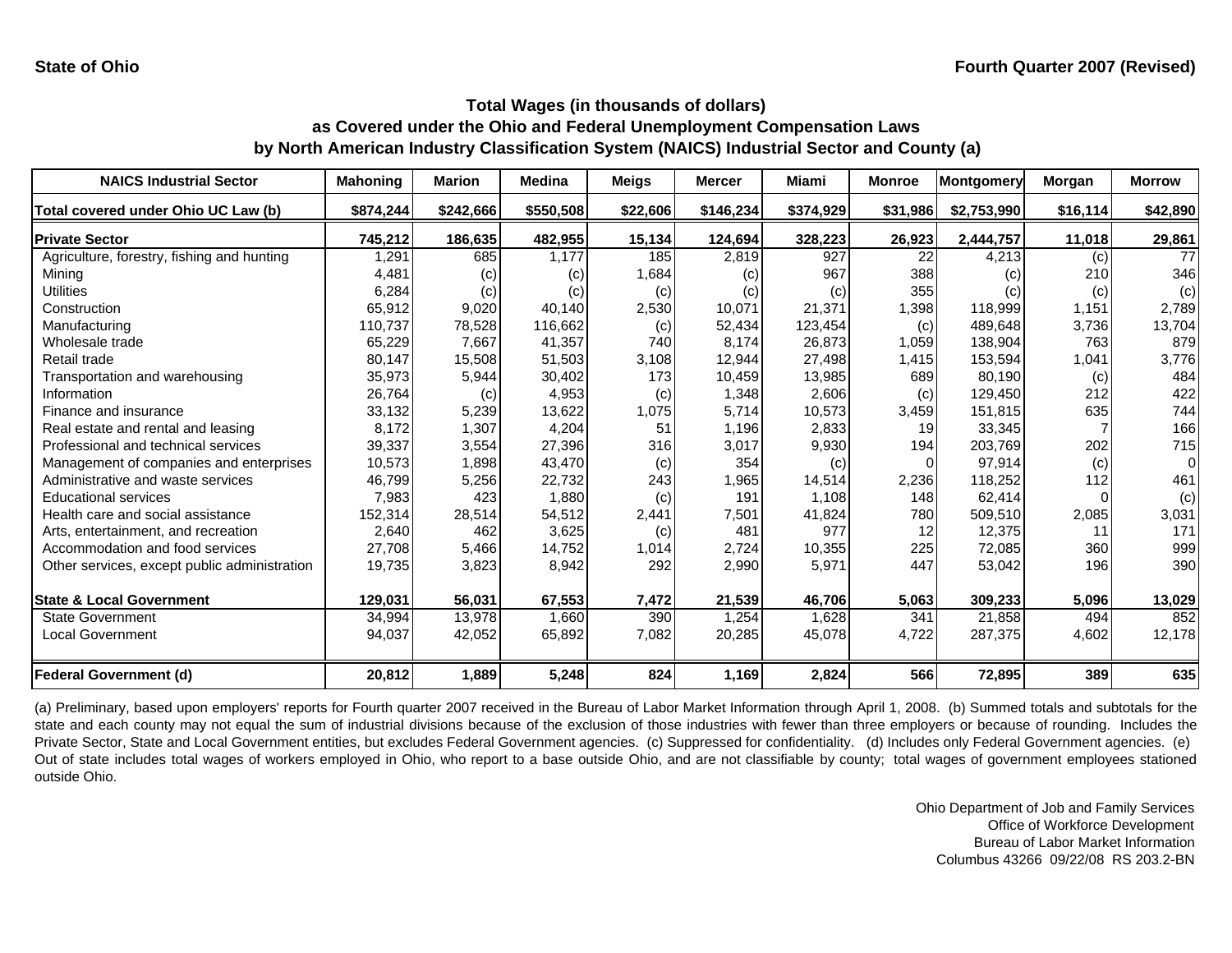| <b>NAICS Industrial Sector</b>               | <b>Muskingum</b> | <b>Noble</b> | <b>Ottawa</b> | Paulding | <b>Perry</b> | Pickaway  | <b>Pike</b> | Portage   | <b>Preble</b> | Putnam   |
|----------------------------------------------|------------------|--------------|---------------|----------|--------------|-----------|-------------|-----------|---------------|----------|
| Total covered under Ohio UC Law (b)          | \$276,747        | \$23,687     | \$122,851     | \$41,225 | \$48,447     | \$128,218 | \$91,825    | \$510,802 | \$92,490      | \$90,849 |
| <b>Private Sector</b>                        | 235,369          | 15,208       | 102,471       | 32,746   | 34,789       | 87,906    | 77,462      | 381,130   | 77,845        | 77,816   |
| Agriculture, forestry, fishing and hunting   | 76               | (c)          | 847           | 3,591    | 83           | 892       | (c)         | 850       | 725           | 877      |
| Mining                                       | 5,852            | 1,916        | 2,785         | (c)      | 2,813        | (c)       | (c)         | 5,075     | 474           | (c)      |
| <b>Utilities</b>                             | 3,071            | 90           | (c)           | (c)      | 500          | 1,060     | (c)         | 398       | (c)           | (c)      |
| Construction                                 | 10,169           | 806          | 4,557         | 2,506    | 7,706        | 7,270     | 8,863       | 26,437    | 3.708         | 10,031   |
| Manufacturing                                | 52,479           | 5,225        | 28,395        | 15,586   | 9,744        | 32,283    | 38,501      | 140,203   | 42,136        | 36,975   |
| Wholesale trade                              | 11,733           | 614          | 2,039         | 2,011    | 830          | 5,408     | 797         | 47,264    | 4.296         | 2,134    |
| Retail trade                                 | 27,595           | 1,545        | 10,219        | 2,038    | 2,943        | 8,352     | 5,136       | 35,705    | 6,989         | 5,905    |
| Transportation and warehousing               | 9,618            | 525          | 3,835         | 695      | 323          | 1,807     | 886         | 11,726    | 1,439         | 3,633    |
| Information                                  | 3,655            | 147          | 808           | 102      | 363          | 669       | 331         | 4,327     | 276           | 765      |
| Finance and insurance                        | 8,618            | 657          | 3,608         | 979      | 1,356        | 3,164     | 1,570       | 7,004     | 2,502         | 3,095    |
| Real estate and rental and leasing           | 2,124            | (c)          | 1,090         | 101      | 89           | 722       | 192         | 3,760     | 353           | 192      |
| Professional and technical services          | 11,459           | 366          | 1,680         | 414      | 1,043        | 2,671     | 2,673       | 16,013    | 1,214         | 2,541    |
| Management of companies and enterprises      | 1,025            |              | (c)           | $\Omega$ | (c)          | 1,387     | (c)         | 9,645     | (c)           | $\Omega$ |
| Administrative and waste services            | 4,912            | (c)          | 1,358         | 196      | 347          | 3,850     | 5,892       | 9,404     | 2,039         | 1,799    |
| <b>Educational services</b>                  | 4,582            |              | (c)           | (c)      | (c)          | (c)       | (c)         | 5,099     | 28            | (c)      |
| Health care and social assistance            | 61,086           | 2,703        | 11,937        | 2,552    | 4,709        | 13,587    | 7,924       | 30,594    | 7,493         | 5,834    |
| Arts, entertainment, and recreation          | 1,202            | (c)          | 3,137         | (c)      | 103          | 619       | 37          | 3.775     | 179           | 262      |
| Accommodation and food services              | 9,652            | 326          | 4,954         | 464      | 868          | 2,776     | 1,904       | 13,767    | 2,105         | 1,504    |
| Other services, except public administration | 6,462            | 162          | 2,137         | 645      | 702          | 1,227     | 731         | 10,084    | 1,498         | 1,513    |
| <b>State &amp; Local Government</b>          | 41,379           | 8,480        | 20,380        | 8,479    | 13,658       | 40,312    | 14,362      | 129,672   | 14,645        | 13,033   |
| <b>State Government</b>                      | 2,994            | (c)          | 2,088         | 328      | 430          | 15.664    | 549         | (c)       | 517           | 608      |
| <b>Local Government</b>                      | 38,385           | (c)          | 18,291        | 8,151    | 13,228       | 24,648    | 13,814      | (c)       | 14,128        | 12,425   |
| <b>Federal Government (d)</b>                | 3,818            | 276          | 2,211         | 546      | 733          | 1,131     | 929         | 3,769     | 1,025         | 859      |

(a) Preliminary, based upon employers' reports for Fourth quarter 2007 received in the Bureau of Labor Market Information through April 1, 2008. (b) Summed totals and subtotals for the state and each county may not equal the sum of industrial divisions because of the exclusion of those industries with fewer than three employers or because of rounding. Includes the Private Sector, State and Local Government entities, but excludes Federal Government agencies. (c) Suppressed for confidentiality. (d) Includes only Federal Government agencies. (e) Out of state includes total wages of workers employed in Ohio, who report to <sup>a</sup> base outside Ohio, and are not classifiable by county; total wages of government employees stationed outside Ohio.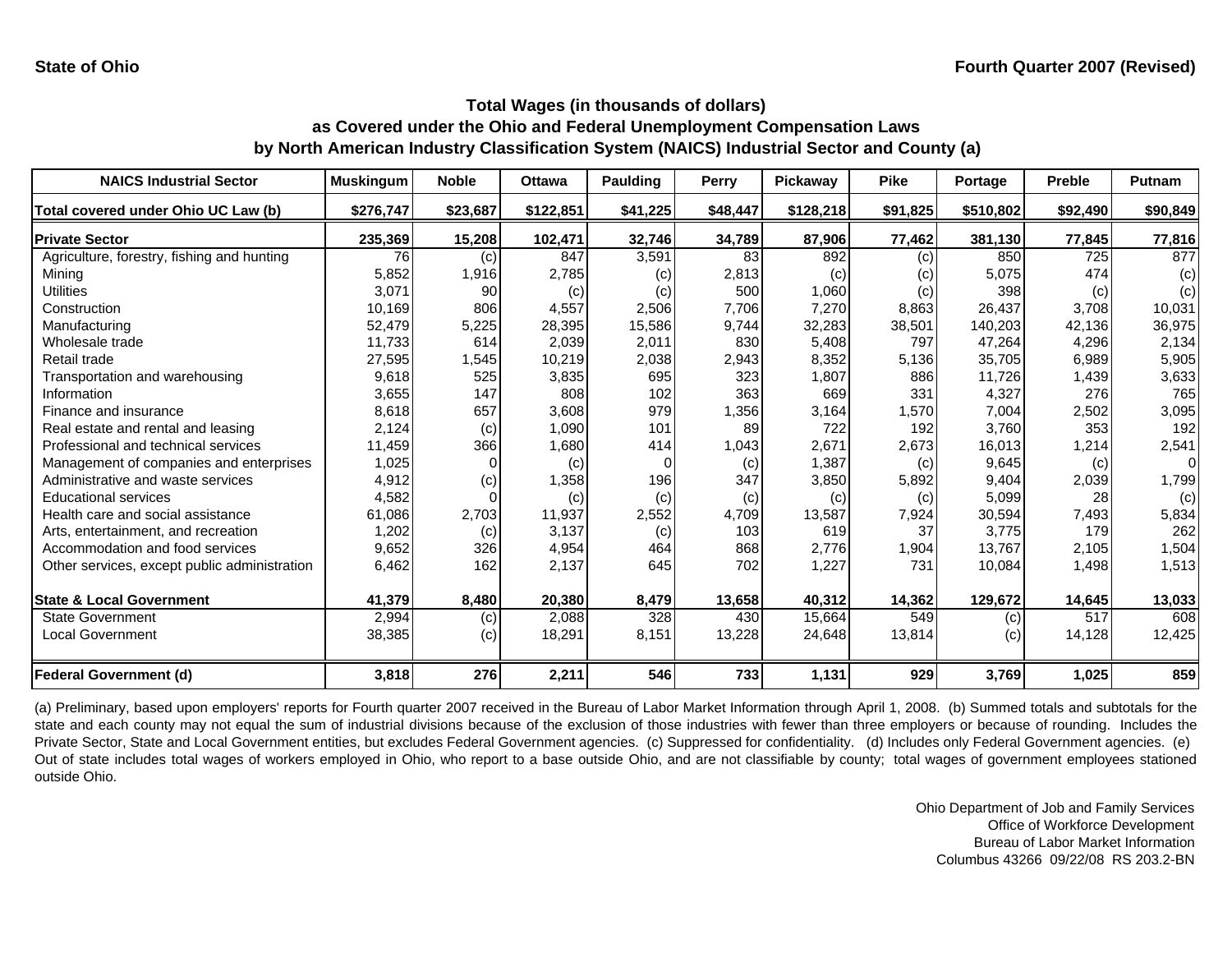| <b>NAICS Industrial Sector</b>               | <b>Richland</b> | <b>Ross</b> | <b>Sandusky</b> | <b>Scioto</b> | <b>Seneca</b> | <b>Shelby</b> | <b>Stark</b> | <b>Summit</b> | <b>Trumbull</b> | <b>Tuscarawas</b> |
|----------------------------------------------|-----------------|-------------|-----------------|---------------|---------------|---------------|--------------|---------------|-----------------|-------------------|
| Total covered under Ohio UC Law (b)          | \$480,820       | \$225,803   | \$223,491       | \$192,796     | \$165,318     | \$334,408     | \$1,448,270  | \$2,875,319   | \$763,534       | \$292,666         |
| <b>Private Sector</b>                        | 409,738         | 179,948     | 194,600         | 144,461       | 141,541       | 309,310       | 1,278,580    | 2,570,619     | 675,891         | 254,007           |
| Agriculture, forestry, fishing and hunting   | 622             | 291         | 1,211           | 205           | 790           | 780           | 1.486        | 1,129         | 372             | 628               |
| Mining                                       | (c)             | 211         | (c)             | 181           | 1,447         | (c)           | 3,629        | 2,067         | 509             | 5,527             |
| <b>Utilities</b>                             | (c)             | 2,476       | (c)             | 1,586         | 1,486         | (c)           | 7,948        | 23,924        | 3,232           | 867               |
| Construction                                 | 20,953          | 9,053       | 12,019          | 19,527        | 12,914        | 17,134        | 93,227       | 141,058       | 29,548          | 16,478            |
| Manufacturing                                | 157,607         | 55,792      | 96,425          | 18,248        | 54,613        | 195,581       | 366,667      | 461,318       | 285,504         | 85,975            |
| Wholesale trade                              | 21,702          | 5,776       | 6,624           | 2,776         | 5,435         | 20,066        | 80,499       | 220,333       | 31,344          | 12,721            |
| Retail trade                                 | 41,599          | 20,846      | 16,083          | 17,887        | 12,407        | 15,326        | 118,271      | 207,462       | 62,257          | 24,201            |
| Transportation and warehousing               | 12,737          | 4,893       | 3,170           | 3,325         | 3,591         | 10,280        | 31,467       | 99,258        | 25,246          | 9,222             |
| Information                                  | 12,675          | 7,113       | 1,408           | 1,863         | 1,936         | 2,810         | 18,727       | 51,748        | 7,884           | 3,529             |
| Finance and insurance                        | 10,846          | 5,126       | 4,538           | 4,827         | 6,064         | 3,671         | 65,947       | 121,117       | 17,923          | 6,836             |
| Real estate and rental and leasing           | 2,564           | 978         | 3,602           | 1,422         | (c)           | 1,838         | 10.968       | 23.390        | 8,581           | 1,980             |
| Professional and technical services          | 11,172          | 2,875       | 3,348           | 6,021         | 3,253         | 5,296         | 51,806       | 217,372       | 15,472          | 15,181            |
| Management of companies and enterprises      | 995             | 3,035       | 3,686           | 577           | (c)           | 0             | 16,611       | 272,590       | 9,409           | 1,175             |
| Administrative and waste services            | 16,455          | 6,031       | 5,848           | 2,723         | 2,935         | 8,701         | 55,235       | 137,985       | 23,511          | 8,999             |
| <b>Educational services</b>                  | 2,105           | 605         | (c)             | 980           | 6,024         | 750           | 20,250       | 24,656        | 3,259           | 760               |
| Health care and social assistance            | 70,909          | 44,514      | 23,712          | 53,293        | 18,145        | 17,412        | 253,499      | 431,663       | 120,122         | 42,608            |
| Arts, entertainment, and recreation          | 1,692           | 584         | 974             | 259           | 484           | 320           | 6,334        | 15,356        | 2,647           | 834               |
| Accommodation and food services              | 13,833          | 7,326       | 5,972           | 6,585         | 3,340         | 4,094         | 43,982       | 67,560        | 18.761          | 9,574             |
| Other services, except public administration | 8,723           | 2,423       | 4,040           | 2,177         | 2,965         | 4,348         | 32,026       | 50,632        | 10,307          | 6,912             |
| <b>State &amp; Local Government</b>          | 71,082          | 45,855      | 28,891          | 48,335        | 23,776        | 25,098        | 169,690      | 304,700       | 87,644          | 38,659            |
| <b>State Government</b>                      | 15,845          | 15,836      | 2,620           | 19,318        | 4,262         | 3,394         | 15,902       | 55,949        | 8.779           | 4,958             |
| Local Government                             | 55,237          | 30,019      | 26,271          | 29,017        | 19,514        | 21,704        | 153,788      | 248,752       | 78,865          | 33,701            |
| <b>Federal Government (d)</b>                | 9,327           | 24,049      | 1,516           | 2,229         | 1,650         | 1,121         | 16,683       | 30,981        | 6,253           | 2,717             |

(a) Preliminary, based upon employers' reports for Fourth quarter 2007 received in the Bureau of Labor Market Information through April 1, 2008. (b) Summed totals and subtotals for the state and each county may not equal the sum of industrial divisions because of the exclusion of those industries with fewer than three employers or because of rounding. Includes the Private Sector, State and Local Government entities, but excludes Federal Government agencies. (c) Suppressed for confidentiality. (d) Includes only Federal Government agencies. (e) Out of state includes total wages of workers employed in Ohio, who report to <sup>a</sup> base outside Ohio, and are not classifiable by county; total wages of government employees stationed outside Ohio.